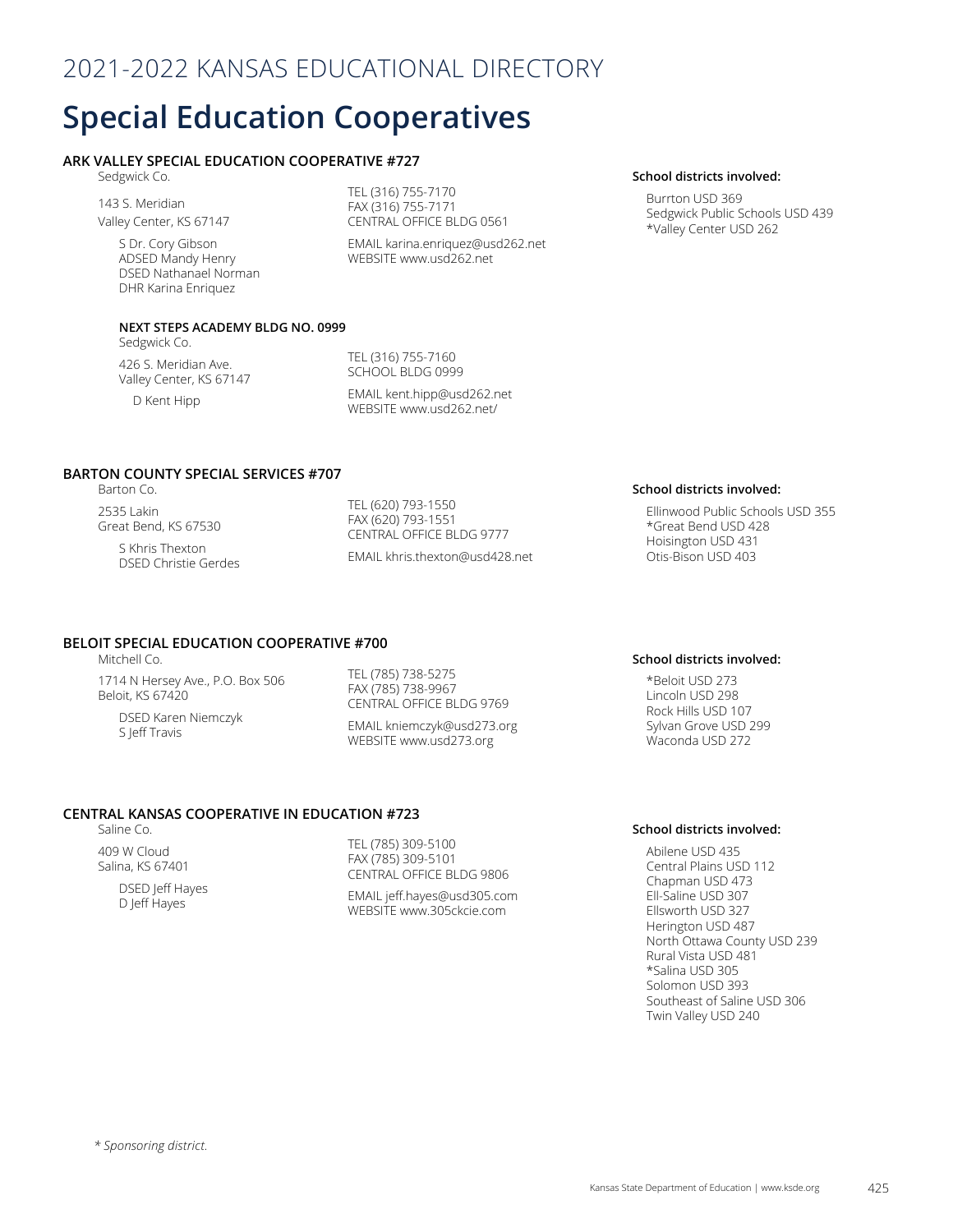### **CHAUTAUQUA AND ELK COUNTY SPECIAL EDUCATION SERVICES #710**

Chautauqua Co.

1201 State Highway 99, P.O. Box 607 Howard, KS 67349

DSED Tonya Barnes S Martin Burke ASAS Rajean Eldridge

### **WEST ELK ALTERNATIVE PROGRAM**

Elk Co. 1217 KS-99, P.O. Box 607 Howard, KS 67349

P Tonya Barnes

TEL (620) 374-2113 FAX (620) 374-2414 CENTRAL OFFICE BLDG 9781

EMAIL barnest@westelk.us WEBSITE westelk.us

TEL (620) 374-2113 FAX (620) 374-2414 SCHOOL BLDG 0986

EMAIL barnest@westelk.us WEBSITE westelk.us

### **COFFEY COUNTY SPECIAL EDUCATION COOPERATIVE #701**

Coffey Co. 301 Neosho Burlington, KS 66839 DSED Lindsey Graf

TEL (620) 364-5151 FAX (620) 364-8548 CENTRAL OFFICE BLDG 9771 EMAIL lgraf@usd244ks.org

### **COWLEY COUNTY SPECIAL SERVICES COOPERATIVE #725**

Cowley Co.

1317 Wheat Rd. Winfield, KS 67156

D Ron Sarnacki DSED Ron Sarnacki

TEL (620) 221-7021 FAX (620) 221-2977 CENTRAL OFFICE BLDG 9808 EMAIL ron\_sarnacki@usd465.com

# **EAST CENTRAL KANSAS SPECIAL EDUCATION COOPERATIVE#720**

Miami Co.

22795 W. 255th St. Paola, KS 66071

> DSED Dr. Victoria Vossler S Matt Meek

TEL (913) 294-2303 FAX (913) 294-4546 CENTRAL OFFICE BLDG 9770 EMAIL vicki\_vossler@usd368.org

# **FLINT HILLS SPECIAL EDUCATION COOPERATIVE #706**

Lyon Co.

1700 W. 7th Avenue Emporia, KS 66801-2424

> DSED Tara Glades S Dr. Allison Harder

TEL (620) 341-2330 FAX (620) 341-2331 CENTRAL OFFICE BLDG 9776 EMAIL tara.glades@usd253.net WEBSITE www.usd253.org

### **School districts involved:**

Chautauqua County Community USD 286 Elk Valley USD 283 \*West Elk USD 282

### **School districts involved:**

\*Burlington USD 244 Lebo-Waverly USD 243 LeRoy-Gridley USD 245

### **School districts involved:**

Arkansas City USD 470 Cedar Vale USD 285 Central USD 462 Dexter USD 471 Udall USD 463 \*Winfield USD 465

### **School districts involved:**

Central Heights USD 288 Garnett USD 365 Jayhawk USD 346 Louisburg USD 416 Osawatomie USD 367 \* Paola USD 368 Pleasanton USD 344 Prairie View USD 362

### **School districts involved:**

Chase County USD 284 \*Emporia USD 253 Hamilton USD 390 Madison-Virgil USD 386 Morris County USD 417 North Lyon County USD 251 Southern Lyon County USD 252

*\* Sponsoring district.*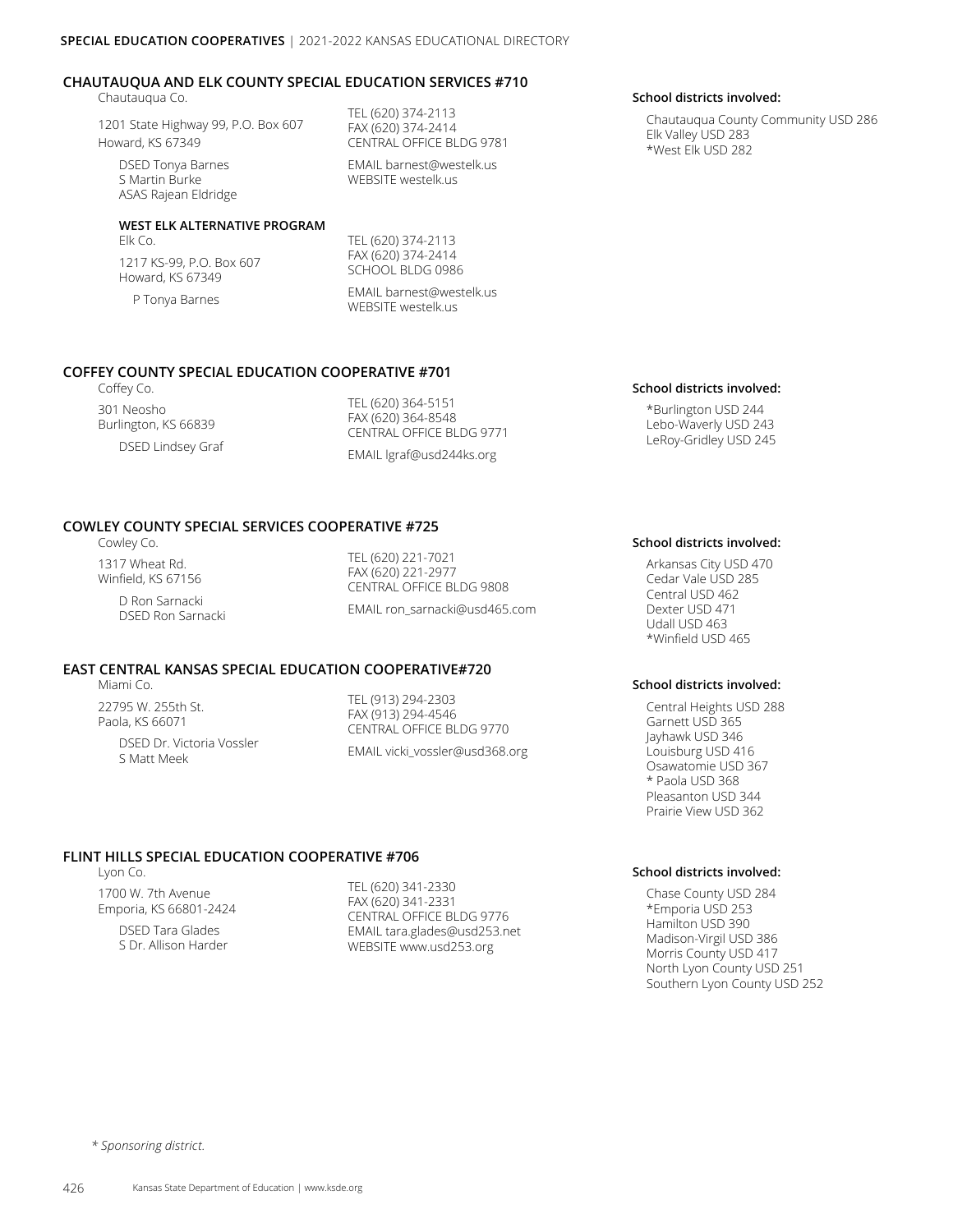### **GODDARD SPECIAL EDUCATION COOPERATIVE #728**

Sedgwick Co.

201 S Main, P.O. Box 249 Goddard, KS 67052

ADSED Sydney Graf

ADSED Melody Stucky FO Doug Maxwell

### **HARVEY COUNTY SPECIAL EDUCATION COOPERATIVE #718**

**HOLTON SPECIAL EDUCATION COOPERATIVE #709**

Harvey Co.

Jackson Co.

308 East 1st Street Newton, KS 67114-3846

> D Reagan Seidl DSED Reagan Seidl ADSED Amber Warsnak

515 Pennsylvania, Box 230 Holton, KS 66436 ED Amy Haussler DSED Amy Haussler ASAS Teri Johnson ADSED Jeff Price

TEL (316) 794-4000 FAX (316) 794-2222 CENTRAL OFFICE BLDG 0562

EMAIL jherbig@goddardusd.com WEBSITE goddardusd.com

TEL (316) 284-6580 FAX (316) 284-6589 CENTRAL OFFICE BLDG 9789 EMAIL reagan.seidl@usd373.org

TEL (785) 364-2990 FAX (785) 364-3975 CENTRAL OFFICE BLDG 9780 EMAIL a.haussler@holtonks.net WEBSITE http://www.holtonks.net

### **School districts involved:**

Cheney USD 268 Clearwater USD 264 Conway Springs USD 356 \*Goddard USD 265

### **School districts involved:**

Halstead USD 440 Hesston USD 460 \*Newton USD 373

### **School districts involved:**

\*Holton USD 336 North Jackson USD 335 Onaga-Havensville-Wheaton USD 322 Prairie Hills USD 113 Royal Valley USD 337

# **LEARNING COOPERATIVE OF NORTH CENTRAL KANSAS (LCNCK) #704**

Cloud Co.

219 W 7th Concordia, KS 66901

> D Rebekah Helget DSED Rebekah Helget ADSED Sara Niehues

TEL (785) 243-3294 FAX (785) 243-8822 CENTRAL OFFICE BLDG 9774

EMAIL rebekah.helget@usd333.com WEBSITE https://www.usd333.com/

### **School districts involved:**

Clifton-Clyde USD 224 \*Concordia USD 333 Pike Valley USD 426 Republic County USD 109 Washington County USD 108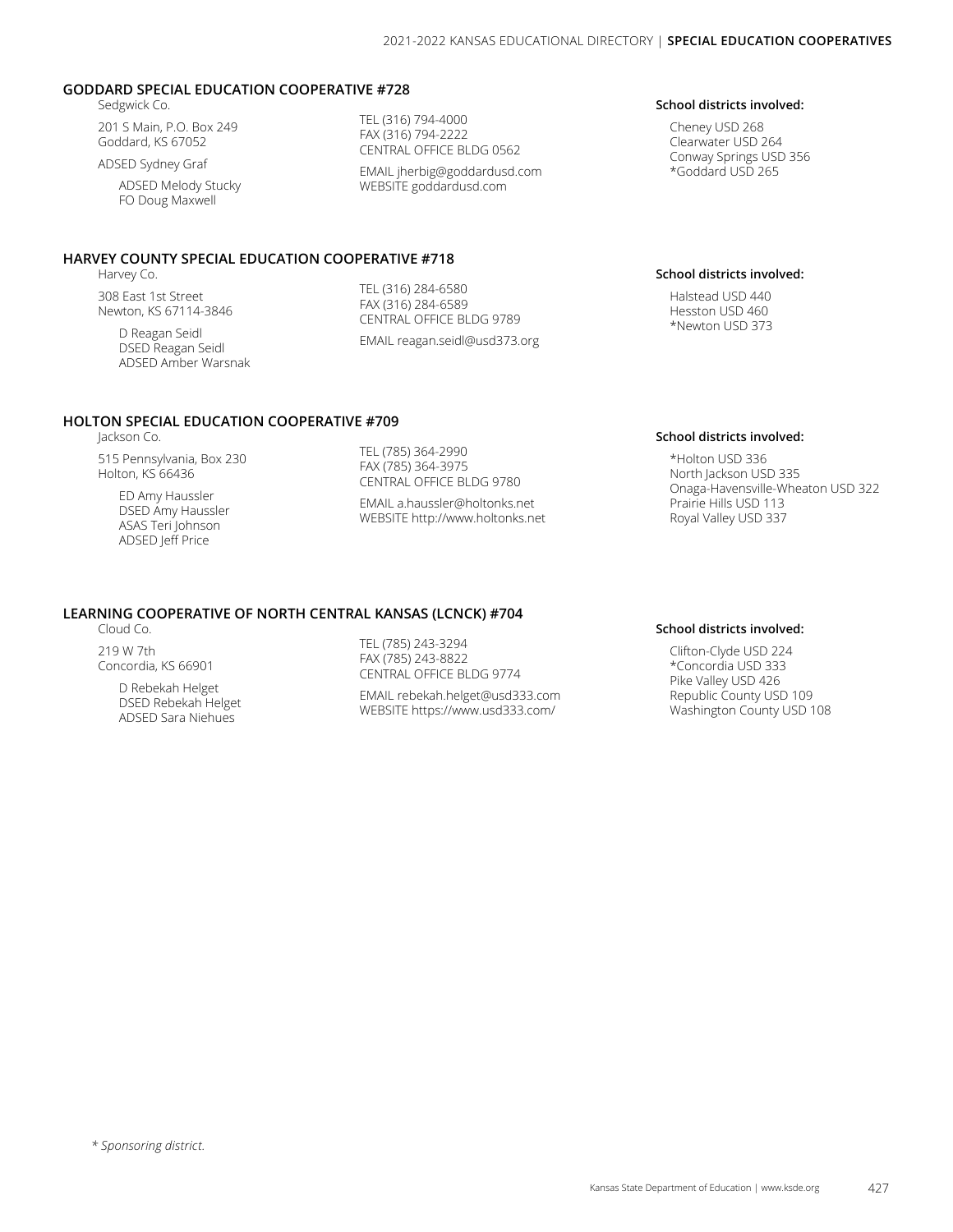### **MAIZE SPECIAL EDUCATION COOPERATIVE #729**

Sedgwick Co.

905 W. Academy Maize, KS 67101

> DSED Dr. Christy Skelton ADSED Lisa Ellis S Dr. Chad Higgins CEC Leann Kruckenberg FO Matt Morford ADSED Bryan Wilson

### **HOPE LEARNING CENTER**

Sedgwick Co.

500 W. Main Mount Hope, KS 67108

MAILING ADDRESS 905 W. Academy Maize, KS 67223

> D Greg Mittman D Bryan Wilson

### **PROJECT LIFE**

Sedgwick Co. 11600 W. 45th St. North Maize, KS 67101

MAILING ADDRESS 905 W. Academy Maize, KS 67223

> D Chris Botts D Bryan Wilson

TEL (316) 350-2041 FAX (316) 722-8538 CENTRAL OFFICE BLDG 0563

EMAIL cskelton@usd266.com WEBSITE www.usd266.com

TEL (316) 794-3315 FAX (316) 794-8218 SCHOOL BLDG 0979

EMAIL gmittman@usd266.com WEBSITE https://www.usd266.com/

TEL (316) 722-0441 FAX (316) 722-6214 SCHOOL BLDG 0983

EMAIL bwilson@usd266.com WEBSITE https://www.usd266.com/

# **MARSHALL COUNTY SPECIAL EDUCATION COOPERATIVE #716**

Marshall Co.

1004 Oak Street Marysville, KS 66508

> DSED Caroline Green S Mike Couch

TEL (785) 562-5308 FAX (785) 562-5215 Central Office BLDG 9787

EMAIL cgreen@usd364.org WEBSITE www.usd364.org

### **MARSHALL-NEMAHA COUNTY SPECIAL EDUCATION COOPERATIVE #717**

Nemaha Co. 316 Main Seneca, KS 66538

DSED Shana Steinlage S Darrel Kohlman

TEL (785) 336-2181 FAX (785) 336-2182 Central Office BLDG 9788 EMAIL ssteinlage@usd115.org

### **School districts involved:**

\*Marysville USD 364 Valley Heights USD 498

### **School districts involved:**

\*Nemaha Central USD 115 Vermillion USD 380

### **MCPHERSON COUNTY SPECIAL EDUCATION COOPERATIVE (McCSEC) #715**

McPherson Co.

514 North Main McPherson, KS 67460 D Melissa Strathman

TEL (620) 241-9400 FAX (620) 241-9410 CENTRAL OFFICE BLDG 9786 EMAIL melissa.strathman@mcpherson.com WEBSITE www.mcpherson.com

**School districts involved:**

Canton-Galva USD 419 Inman USD 448 \*McPherson USD 418 Moundridge USD 423 Smoky Valley USD 400

*\* Sponsoring district.*

**School districts involved:**

\*Maize USD 266 Renwick USD 267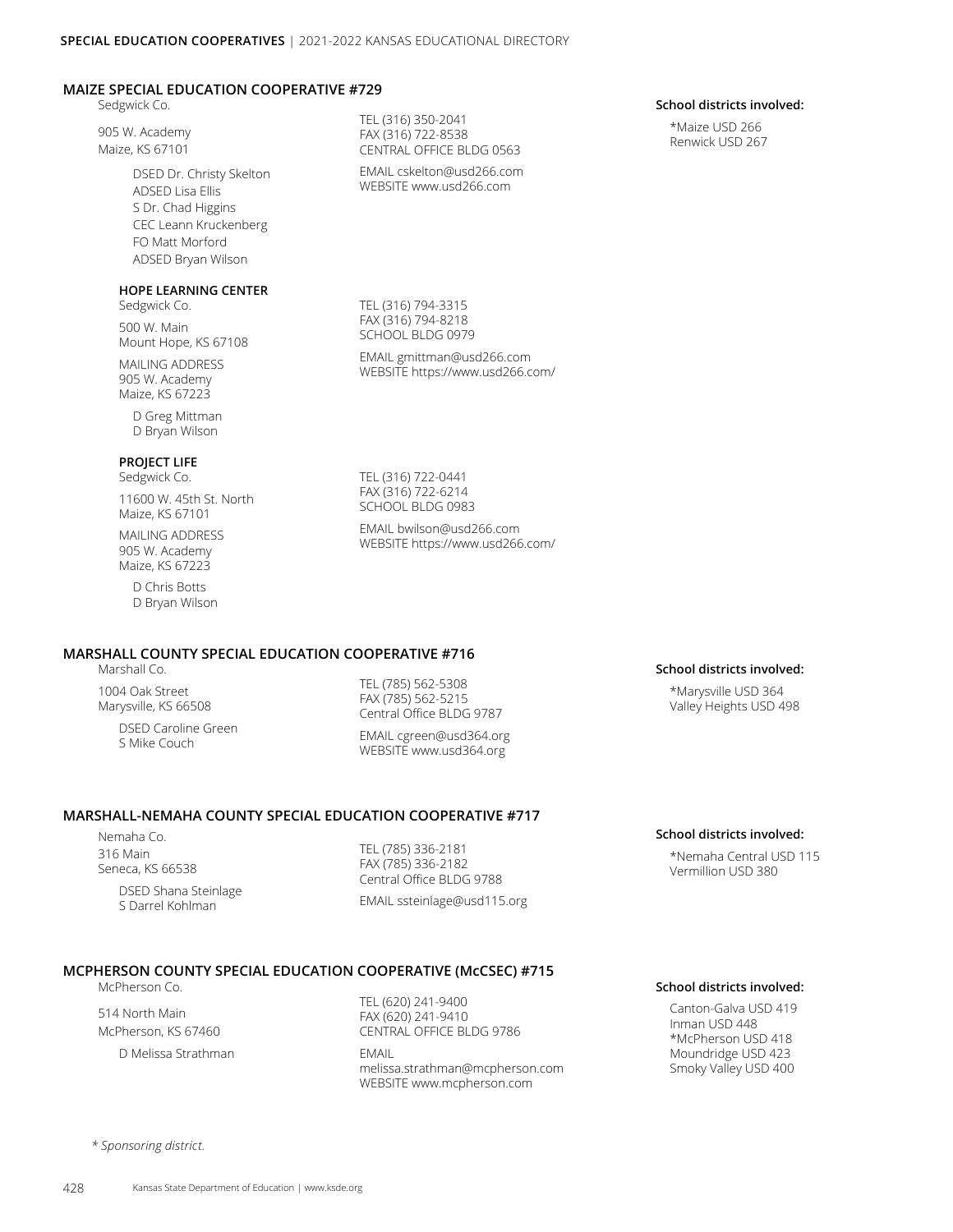### **RICE COUNTY SPECIAL SERVICES COOPERATIVE (RCSSC) #714**

Rice Co.

800 South Workman Lyons, KS 67554 S Bill Day DSED Katie Herrman TEL (620) 257-5196 FAX (620) 257-5197 CENTRAL OFFICE BLDG 9785

EMAIL bday@usd405.com WEBSITE [https://www.usd405.com/page/rice-county](https://www.usd405.com/page/rice-county-special-services
)[special-services](https://www.usd405.com/page/rice-county-special-services
)

# **SPECIAL SERVICES COOPERATIVE OF WAMEGO #724**

Pottawatomie Co.

1010 8th St Wamego, KS 66547

DSED Dr. Deb Nauerth S Greg Mann

TEL (785) 456-9195 FAX (785) 456-1591 CENTRAL OFFICE BLDG 9807

EMAIL nauerthd@usd320.com WEBSITE www.usd320.com

### **[School districts involved:](https://www.usd405.com/page/rice-county-special-services
)**

[Chase-Raymond USD 401](https://www.usd405.com/page/rice-county-special-services
) [Little River USD 444](https://www.usd405.com/page/rice-county-special-services
) [\\*Lyons USD 405](https://www.usd405.com/page/rice-county-special-services
) [Sterling USD 376](https://www.usd405.com/page/rice-county-special-services
)

### **School districts involved:**

Wabaunsee USD 329 Rock Creek USD 323 \*Wamego USD 320

### **TONGANOXIE/BASEHOR-LINWOOD SPECIAL EDUCATION COOPERATIVE (TBLSEC) #726**

Leavenworth Co.

3102 N. 155th St Basehor, KS 66007

> DSED Donna Foy S Doug Powers ADSED Jennifer Martin CEC Jillian Porter

TEL (913) 724-2348 FAX (913) 273-1384 CENTRAL OFFICE BLDG 9814

EMAIL dfoy@usd458.org

### **School districts involved:**

\*Basehor-Linwood USD 458 Tonganoxie USD 464

### **TRI-COUNTY SPECIAL SERVICES COOPERATIVE #712**

Pawnee Co. 904 Corse Ave. Larned, KS 67550

> DSED Cristina Seidel S Bryce Wachs

TEL (620) 285-3119 FAX (620) 285-3119 CENTRAL OFFICE BLDG 9783

EMAIL cris.seidel@usd495.com WEBSITE www.usd495.com

### **School districts involved:**

\*Fort Larned USD 495 Kinsley-Offerle USD 347 Pawnee Heights USD 496

### **TWIN LAKES EDUCATIONAL COOPERATIVE #702**

Clay Co.

807 Dexter, Box 97 Clay Center, KS 67432

> DSED Anita Breen S Brett Nelson ADSED Rachel McVean

TEL (785) 632-3176 FAX (785) 632-5020 CENTRAL OFFICE BLDG 9772

EMAIL anitabreen@usd379.org WEBSITE www.usd379.org

### **School districts involved:**

Blue Valley USD 384 Barnes USD 223 \*Clay Center USD 379 Riley County USD 378 Southern Cloud USD 334